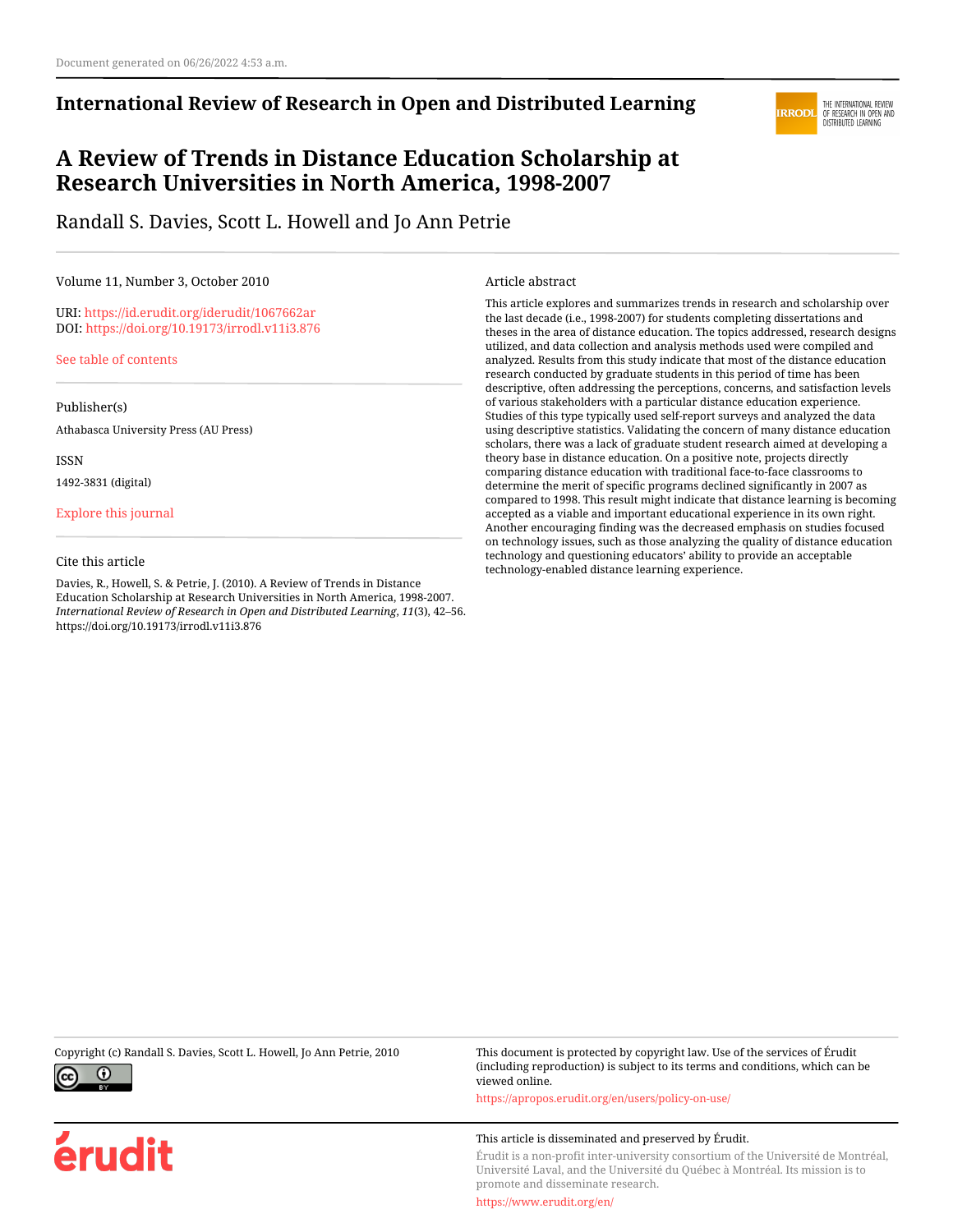

*International Review of Research in Open and Distance Learning ISSN: 1492-3831 Volume 11, Number 3.*  **October – 2010** 

# *A Review of Trends in Distance Education Scholarship at Research Universities in North America, 1998-2007*

**Randall S. Davies, Scott L. Howell,** and **Jo Ann Petrie** Brigham Young University, USA

### **Abstract**

This article explores and summarizes trends in research and scholarship over the last decade (i.e., 1998-2007) for students completing dissertations and theses in the area of distance education. The topics addressed, research designs utilized, and data collection and analysis methods used were compiled and analyzed. Results from this study indicate that most of the distance education research conducted by graduate students in this period of time has been descriptive, often addressing the perceptions, concerns, and satisfaction levels of various stakeholders with a particular distance education experience. Studies of this type typically used self-report surveys and analyzed the data using descriptive statistics. Validating the concern of many distance education scholars, there was a lack of graduate student research aimed at developing a theory base in distance education. On a positive note, projects directly comparing distance education with traditional face-to-face classrooms to determine the merit of specific programs declined significantly in 2007 as compared to 1998. This result might indicate that distance learning is becoming accepted as a viable and important educational experience in its own right. Another encouraging finding was the decreased emphasis on studies focused on technology issues, such as those analyzing the quality of distance education technology and questioning educators' ability to provide an acceptable technology-enabled distance learning experience.

**Keywords**: Distance education; graduate student research; research utilization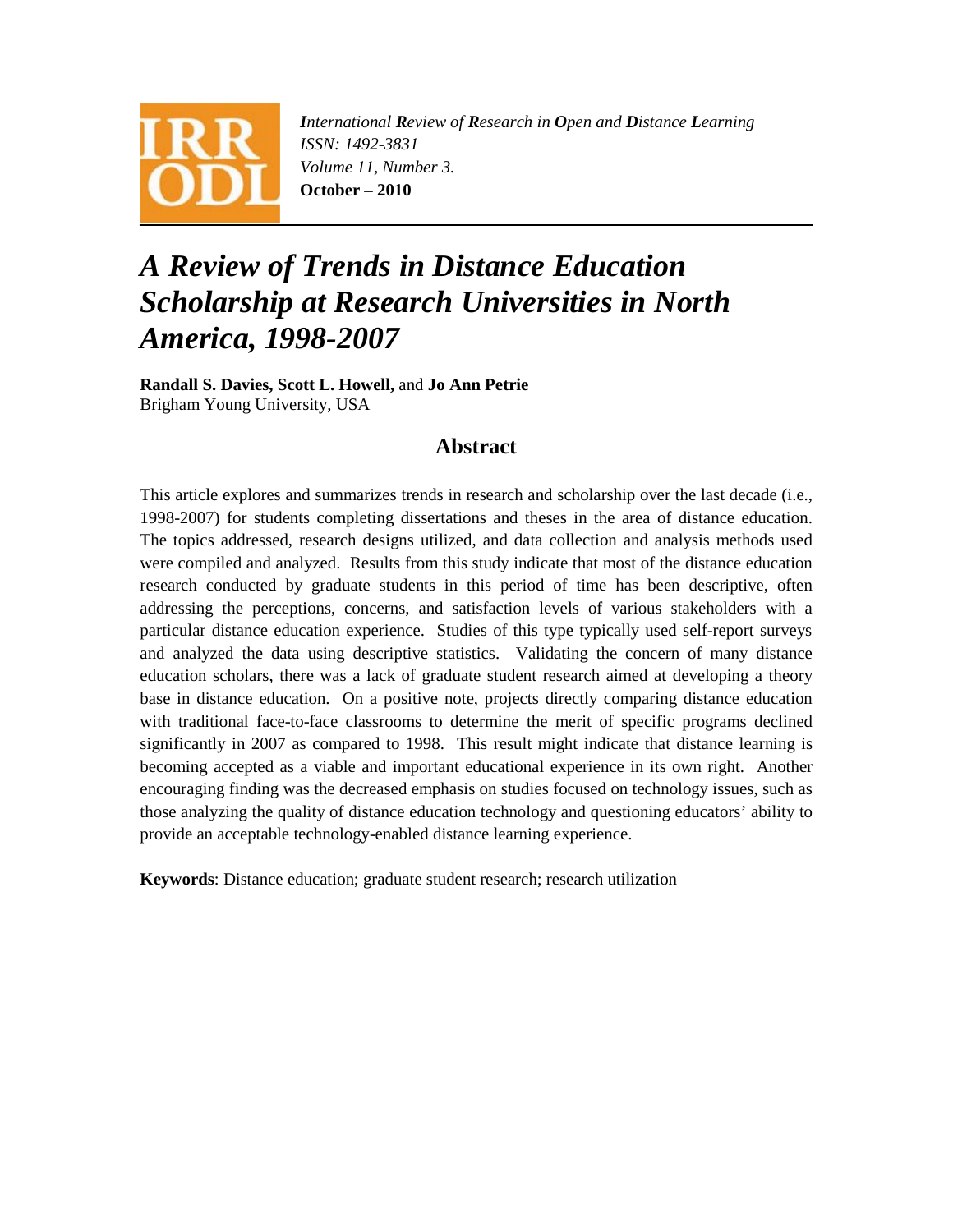When considering the general state of distance education research, an important starting point is to examine what is published in scholarly journals and to conduct a review of theses and doctoral dissertations (Moore & Kearsley, 2005). Several articles over the past decade have chronicled the research trends of studies published in major distance education journals (e.g., Berge & Mrozowski, 2001; Lee, Driscoll, & Nelson, 2004; Ritzhaupt, Stewart, Smith, & Barron, 2010; Zawacki-Richter, Baecker, & Vogt, 2009). This article explores and summarizes trends in research and scholarship over the period of 1998-2007 for students completing dissertations and theses in the field of distance education. More specifically, the topics addressed, research designs utilized, and data collection and analysis methods used were compiled and analyzed.

### **General State of Distance Education Research**

There is little doubt that distance education is an innovative and expanding field (Allen  $\&$ Seaman, 2007). In 1995 only one-third of the institutes of higher education in the United States offered distance education courses (Lewis, Snow, & Farris, 1999). The most recent national study (2006-07) on distance education sponsored by the Department of Education indicates that "two-thirds (66%) of 2-year and 4-year Title IV degree-granting postsecondary institutions reported offering online, hybrid/blended online, or other distance education courses" (Parsad & Lewis, 2008, p. 2). For a variety of reasons, distance education and online learning are appealing to students, teachers, and administrators in many fields. But even with this level of acceptance and use, many researchers acknowledge that unless the amount and quality of distance education research and scholarship are improved, substantial improvements in teaching and learning are unlikely (Lee, Driscoll, & Nelson, 2004; Moore & Kearsley, 2005).

Naidu (2005) observed that the majority of distance education research has been descriptive (i.e., studies that describe how or what is being done in a case study context) and kindly suggested that the rigor and quality of much of this research is suspect. While high-quality descriptive research has its place and contributes to the development of a working knowledge of important aspects of the field, some argue that distance education must develop new scientific models using more rigorous research methodologies (Tallent-Runnels et al., 2006).

Another common type of research used to study distance education programs and initiatives is evaluation research, which examines the effectiveness of distance education practices (Moore & Kearsley, 2005). Often, effectiveness evaluations are based on a comparison with traditional face-to-face classrooms (Gaytan, 2007; Tucker, 2001). The typical criteria for measuring the effectiveness of distance education instruction focus on analyses of student achievement in, attitude toward, and satisfaction with the learning experience (Phipps & Merisotis, 1999). Critics of this practice point out the poor methodological design of some of these comparison studies and the questionable quality of assessment instruments used to gather comparison data; they also suggest that studies simply comparing faculty and student perception of and satisfaction with distance learning and traditional models of face-to-face instruction are rather weak evidence of value (Beaudoin, 2004; Bernard, Abrami, Lou, & Borokhovski, 2004; Meyer, 2002; Tallent-Runnels et al., 2006). More fundamentally, while most studies show distance education to be as effective as traditional education (Meyer, 2004; Russell, 1999; Saba, 2000; Simonson, 2002;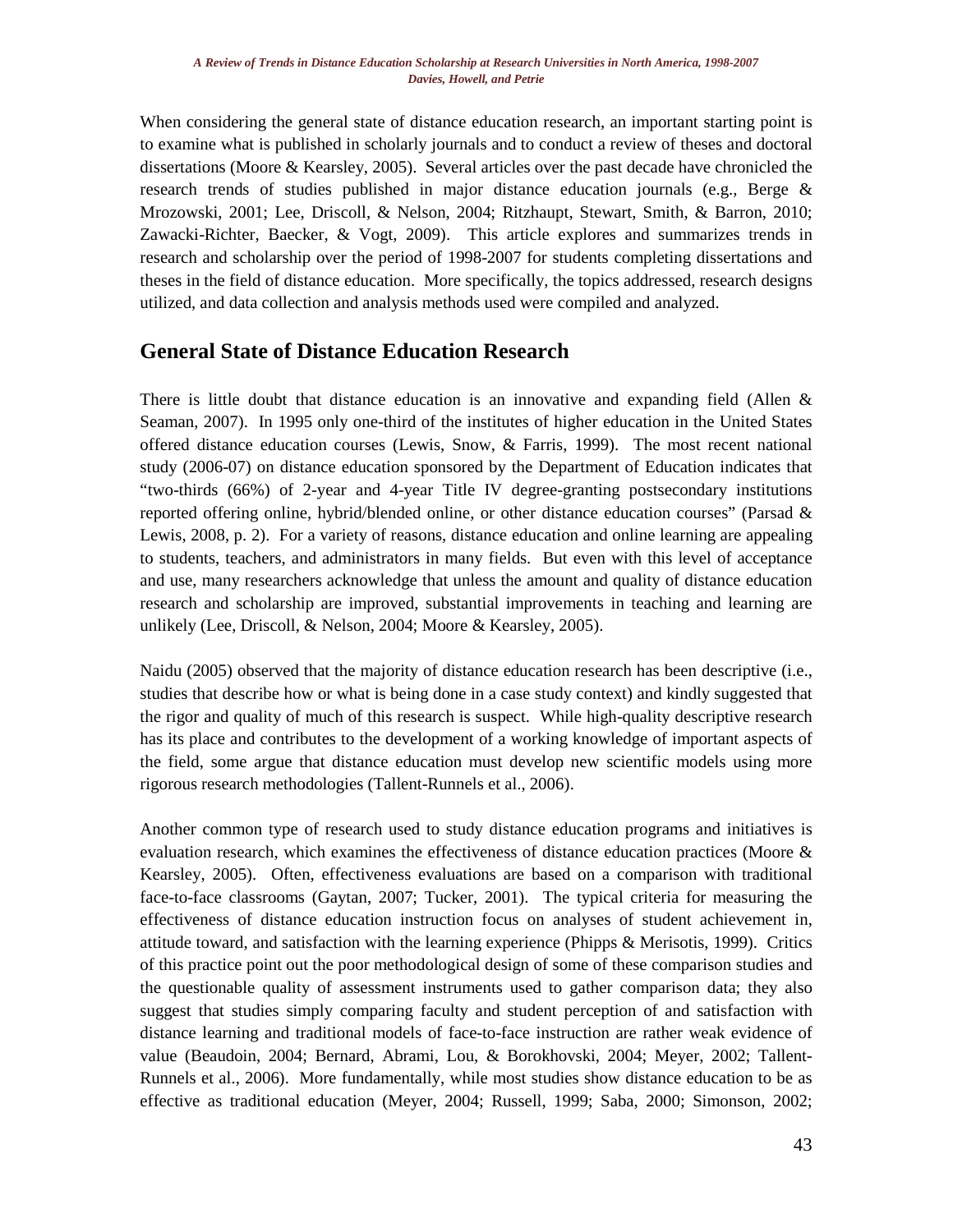Zhao, Lei, Yan, Lai, & Tan, 2005), the need to validate the importance and viability of distance education based on comparisons with face-to-face learning experiences seems to expose a deeprooted insecurity within the distance learning community—a fear that distance education is regarded as a somewhat substandard and less valued educational practice. This phenomenon has prompted calls for more formative evaluation practices to address concerns regarding the need for (1) improving the distance education experience, (2) establishing acceptable principles of best practice, and (3) developing standards of quality by which distance education practices can be judged (Beaudoin, 2004; Garrison & Anderson, 2003; Meyer, 2004; Sherry, 2003).

Finally, while it should not be assumed that quality distance education research does not exist (Meyer, 2002), many distance education scholars express concern regarding the perceived emphasis on the pragmatic rather than the theoretical. They point out the apparent inadequacy of research aimed at establishing a solid theory base from which distance education can develop (Beaudoin, 2004; Garrison & Anderson, 2003; Saba, 2003; Moore & Kearsley, 2005). New scholars typically learn to conduct research in graduate school as they complete thesis and dissertation projects. For this reason, an analysis of research topics and methods in graduate schools promises to provide an important perspective and update on the state of research in the field.

# **Research Methods**

This study used content analysis techniques to determine trends in research topics or purposes, research designs, and types of data collection and analysis methods. A thematic analysis was employed to determine the most frequently addressed topics and most commonly used designs and methods in order to explore changes in these aspects of graduate student research in distance education for the period of 1998-2007.

# **Manuscript Selection Criteria and Process**

Moore and Kearsley (2005) point out the difficulty researchers have in accessing all the relevant graduate student research on the topic of distance education. Internet technologies make this task possible, but some studies are not labelled as distance education research per se, and many manuscripts have been submitted with abstracts only. For this study, abstracts alone were insufficient for the desired analysis; full-text manuscripts were needed. In addition, the time and effort involved in reading and categorizing a decade's worth of available research manuscripts presented a daunting task. This study sampled manuscripts at three points in the last decade (i.e., 1998, 2002, & 2007) to uncover any trends that may exist.

The sample used in this study includes all full-text English doctoral dissertations and master's theses located using the descriptor *distance education* submitted to the ProQuest Dissertation and Theses Database (PQDT) in 1998, 2002, and 2007. PQDT (formally known as UMI) is a commercial database housing a searchable archive of published dissertations and theses (see [proquest.com\)](http://proquest.com/en-US/). This database provided a suitable pool of graduate student research from North America from which we could study this issue. A representative from ProQuest disclosed to the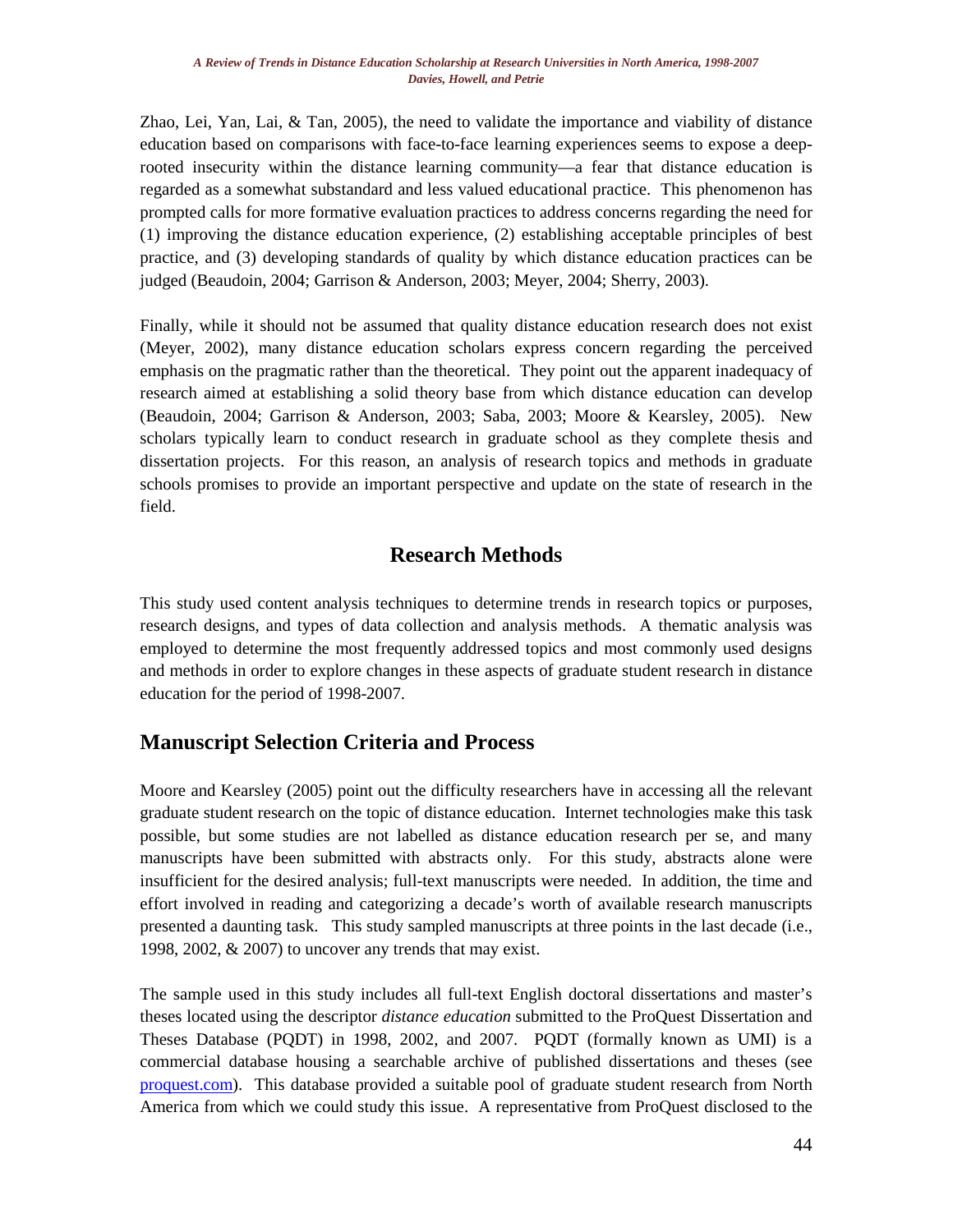authors that PQDT receives 97.2% of all dissertations and theses from research universities in the United States (276 of 284) and 87.2% (41of 47) of those from Canadian research universities (personal correspondence, May 17, 2010).

A keyword search using the general search criteria for the phrase *distance education* was performed. The thesaurus for the Education Resources Information Center (ERIC), sponsored by the United States Department of Education, added *distance education* to its controlled vocabulary on October 24, 1983. No similar phrases or terms related to distance education were included in the search criteria for manuscripts; however, the following related terms are referenced to distance education as part of the ERIC thesaurus: asynchronous communication, blended learning, computer-mediated communication, continuing education, correspondence schools, educational radio, educational television, electronic learning, extension education, external degree programs, geographic isolation; handheld devices, home study, independent study, laptop computers, lifelong learning, mass instruction, nontraditional education, online courses, open universities, outreach programs, part-time students, synchronous communication, telecommunications, telecourses, virtual classrooms, virtual universities, and web-based instruction (see [www.eric.ed.gov\)](http://www.eric.ed.gov/).

In 1990, ERIC had 1,260 academic submissions associated with the controlled vocabulary *distance education*. By 1995 the number of citations in this category had increased to 2,709, and by the time of this writing, the number had increased to just under 12,000.

# **Manuscript Coding**

Each manuscript selected for analysis was read and coded by two of the seven graduate students who participated in the manuscript coding process. All raters, who were paid by the hour, were trained in the coding process, and random quality checks were performed to ensure a satisfactory level of coding, with training updates provided as needed. Each manuscript was categorized on the general topics addressed in the study, the research designs utilized, and the data collection and analysis methods used. Initial inter-rater reliability was determined; however, all discrepancies in ratings were arbitrated by an independent third rater to establish a definitive final count in each area. Many individual manuscripts addressed more than one topic or utilized multiple data collection and analysis methods. All principal topics addressed and methods used in each study were included in the count. Results of the classifications for each of the four areas were compared across years.

# **Classification of Coding Categories**

Categories for coding were determined using an a priori approach. Topic categories largely follow those identified in a similar study conducted by Lindsay, Wright, and Howell (2004). Table 1 provides a summary of the topic categories with a description of category contents. Quantitative research designs were identified from research texts; however, qualitative research designs do not share the same degree of specificity and therefore were generally classified as qualitative survey research (i.e., surveys with open-ended questions), ethnographic studies, or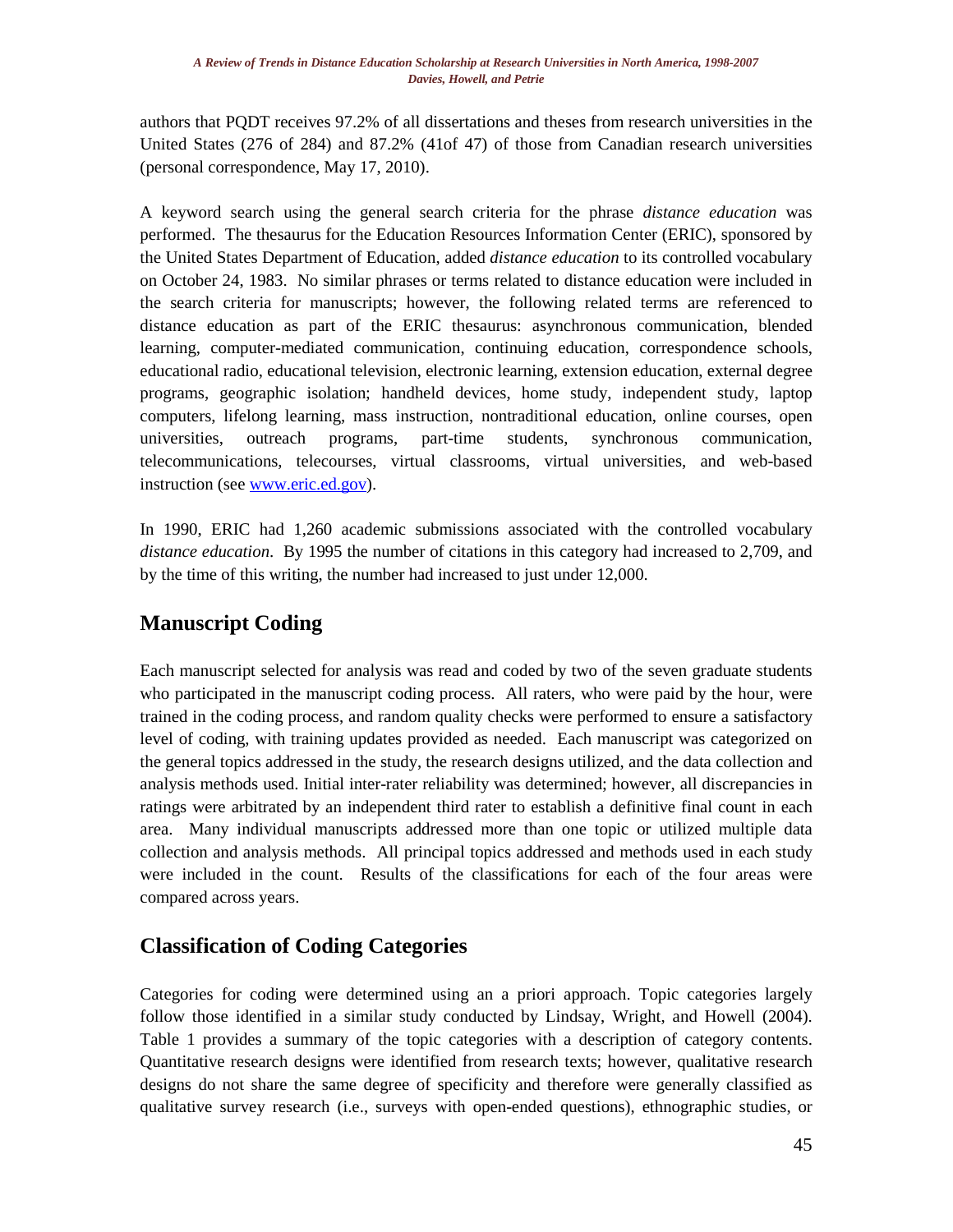narrative phenomenological studies (see Table 2). Data analysis techniques were identified from research texts; however, since qualitative analysis methods were only generally described by student researchers, they are categorized together. Qualitative analysis usually included segmenting (organizing) data from open-ended surveys, interviews, and observations then describing patterns found in the responses or observations.

Table 1

#### *Research Topic Descriptions*

| Topic                                      | <b>Description</b>                               |  |  |  |  |
|--------------------------------------------|--------------------------------------------------|--|--|--|--|
| Student issues                             | Issues students face or perceptions they express |  |  |  |  |
|                                            | concerning distance education                    |  |  |  |  |
| <b>Faculty issues</b>                      | Issues faculty/instructors face or perceptions   |  |  |  |  |
|                                            | they express concerning distance education       |  |  |  |  |
| Pedagogical issues                         | Teaching and learning issues involved with       |  |  |  |  |
|                                            | distance education                               |  |  |  |  |
| Instructional design                       | Issues involving the design of instruction for   |  |  |  |  |
|                                            | distance education                               |  |  |  |  |
|                                            | Test of a distance education method, including   |  |  |  |  |
| Methods testing                            | comparisons of the achievement, attitudes, or    |  |  |  |  |
|                                            | satisfaction levels of those involved            |  |  |  |  |
| Instructional methods description          | Description of a specific implementation or the  |  |  |  |  |
|                                            | current status of a distance education program   |  |  |  |  |
| Distance education theory                  | Research involving DE theory or theory-based     |  |  |  |  |
|                                            | conceptual framework of distance education       |  |  |  |  |
| Economic issues                            | Research looking primarily at the economics of   |  |  |  |  |
|                                            | distance education                               |  |  |  |  |
| Governance/administration issues           | Studies concerned primarily with policy issues   |  |  |  |  |
|                                            | and administration of DE programs                |  |  |  |  |
| Technology issues                          | Technology issues related to distance education  |  |  |  |  |
| Scalability                                | Possibility or feasibility of scaling distance   |  |  |  |  |
|                                            | education to larger audiences                    |  |  |  |  |
| <b>Historical foundations</b>              | Historical perspectives and foundations of       |  |  |  |  |
|                                            | distance education                               |  |  |  |  |
| International perspectives/transferability | Context of international venues and transfer of  |  |  |  |  |
|                                            | distance education to different audiences        |  |  |  |  |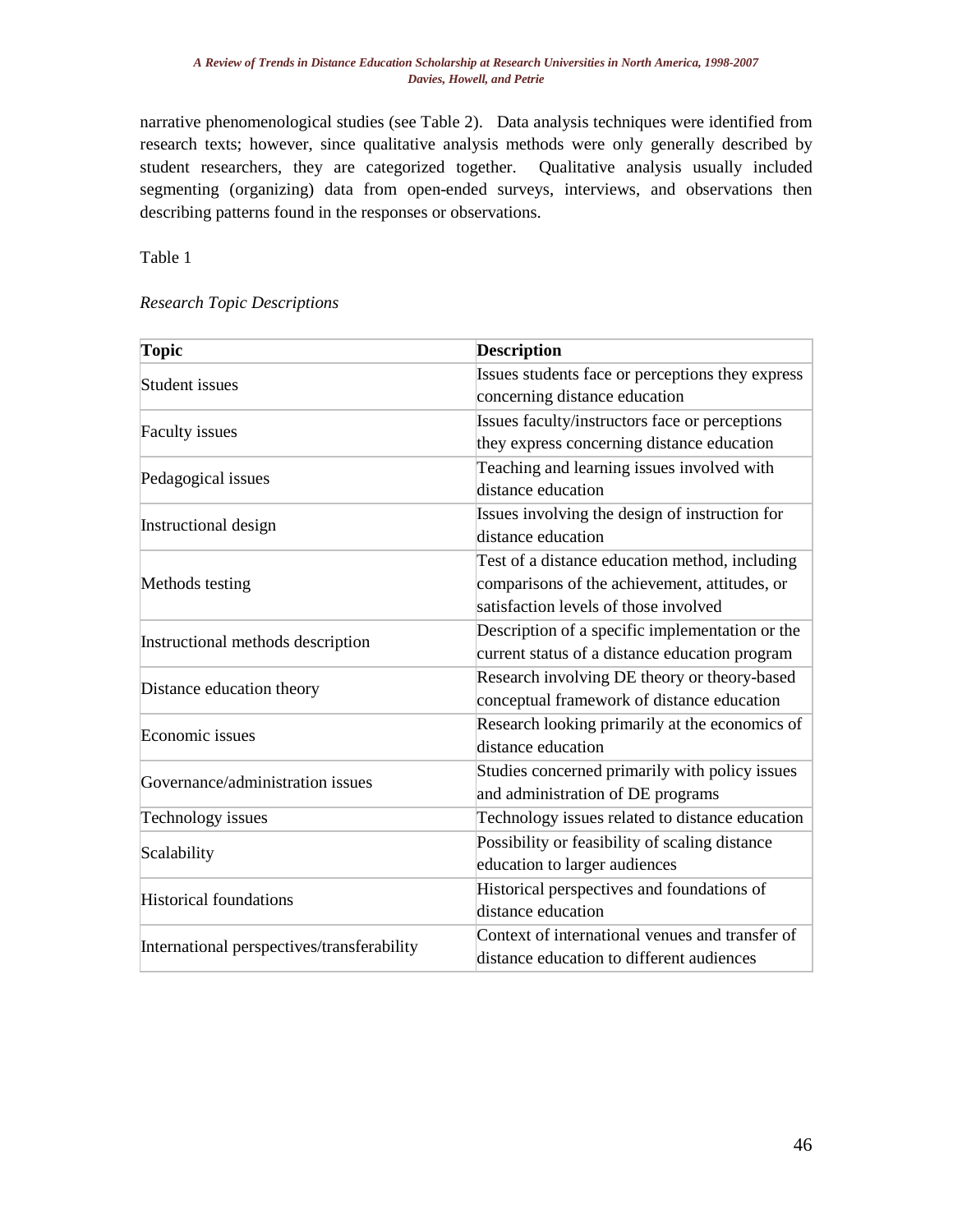### Table 2

### *Research Design Descriptions*

| Design                                   | <b>Description</b>                                                                                                              |  |  |  |  |
|------------------------------------------|---------------------------------------------------------------------------------------------------------------------------------|--|--|--|--|
| Random controlled trial                  | Comparison groups determined through<br>randomization to explore causal effect<br>relationship                                  |  |  |  |  |
| Quasi-experimental                       | Comparison groups determined with non-<br>random methods to explore causal effect<br>relationship                               |  |  |  |  |
| Casual comparative                       | Comparison of groups that were pre-<br>determined—could not be randomly assigned<br>(also called ex post facto design)          |  |  |  |  |
| Correlational                            | Process of determining the relationship or<br>degree to which relationships exist between two<br>or more variables in the study |  |  |  |  |
| Descriptive quantitative survey research | Surveys designed to understand/describe DE<br>situation (predetermined variables, close-ended<br>items)                         |  |  |  |  |
| Descriptive qualitative survey research  | Surveys (open-ended items) designed to<br>understand/describe DE situation (specific<br>variables typically not predefined)     |  |  |  |  |
| Ethnographic                             | Descriptive analysis of cultural patterns or<br>perspectives for identifiable groups of people                                  |  |  |  |  |
| Narrative phenomenology                  | Narrative of individual(s) experiencing a<br>specific phenomenon or event                                                       |  |  |  |  |
| Case study                               | Account of a specific instance, generally<br>descriptive                                                                        |  |  |  |  |
| Other                                    | e.g., literature reviews                                                                                                        |  |  |  |  |

# **Findings and Discussion**

Certainly this experience has demonstrated for the researchers the variability in the quality of current graduate student research. This study does not, however, attempt to judge the quality or appropriateness of the methods graduate students utilized to conduct distance education research. This analysis is primarily descriptive with the intention of understanding what topics graduate students studied and what methods were employed in their research.

# **Trends in Research Topics**

Table 3 presents the distribution of research topics addressed each year. Approximately 100 research papers were extracted for each of the years sampled in this study. The sample includes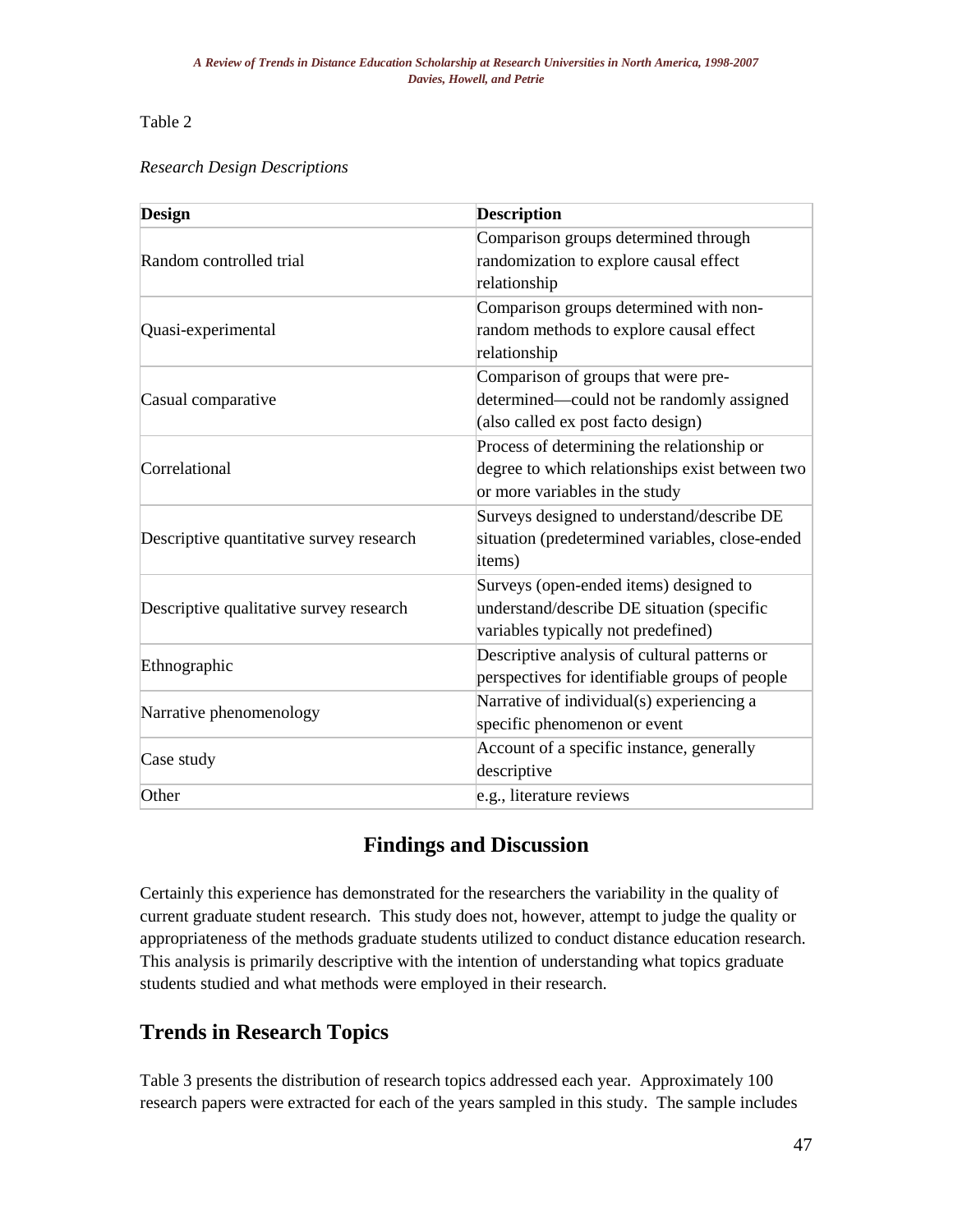all manuscripts fitting the selection criteria each year. The "percentage of total" columns in the table do not add to 100% as some of the studies addressed more than one topic. For example, some papers considered both student and faculty issues in the same study. The frequency counts provided represent how often specific purposes or general topics were addressed by graduate student researchers.

Table 3

#### *Research Topic Distribution by Year*

|                                            | 2007           |        | 2002     |        | 1998     |        |
|--------------------------------------------|----------------|--------|----------|--------|----------|--------|
|                                            | count          | $%$ of | count    | $%$ of | count    | $%$ of |
|                                            |                | total  |          | total  |          | total  |
| Student issues                             | 32             | 29.4   | 21       | 21.0   | 17       | 17.2   |
| Faculty issues                             | 21             | 19.3   | 21       | 21.0   | 12       | 12.1   |
| Pedagogical issues                         | 9              | 8.3    | 14       | 14.0   | 13       | 13.1   |
| Instructional design                       | 10             | 9.2    | 7        | 7.0    | 12       | 12.1   |
| Methods testing                            | 18             | 16.5   | 21       | 21.0   | 17       | 17.2   |
| Instructional methods description          | 8              | 7.3    | 10       | 10.0   | 14       | 14.1   |
| Distance education theory                  | $\overline{2}$ | 1.8    | 2        | 2.0    | 1        | 1.0    |
| Economic issues                            |                | 0.9    | 3        | 3.0    | $\theta$ | 0.0    |
| Governance/administration issues           | 7              | 6.4    | 11       | 11.0   | 9        | 9.1    |
| Technology issues                          | 3              | 2.8    | 6        | 6.0    | 17       | 17.2   |
| Scalability                                |                | 0.9    | $\theta$ | 0.0    | $\Omega$ | 0.0    |
| <b>Historical foundations</b>              | 0              | 0.0    | 3        | 3.0    | 5        | 5.1    |
| International Perspectives/transferability | 3              | 2.8    | 1        | 1.0    | 2        | 2.0    |
| Other                                      |                | 0.9    | 1        | 1.0    | $\Omega$ | 0.0    |
| <b>Total documents</b>                     | 109            |        | 100      |        | 99       |        |

Note: Initial inter-rater reliability 65% -- all discrepancies in ratings were arbitrated for the final count

### **Teacher, student, and administrative issues.**

Based on the research being conducted in this study, the data trends seem to suggest a fairly consistent research emphasis on student and faculty issues. These categories include topics that address the perceptions of stakeholders, i.e., their attitudes toward, satisfaction with, and thoughts regarding specific distance education experiences. Governance and administrative issues as research topics also fall into this general area of research. They typically follow a similar type of research design and, though less frequent, have been fairly consistent as topics of interest.

### **Methods testing.**

Research that tests methods falls into the category of evaluation research often labelled as *media comparisons* due to the tendency of researchers to compare distance and traditional instructional practices. Testing distance education methods has also been fairly consistent as a purpose of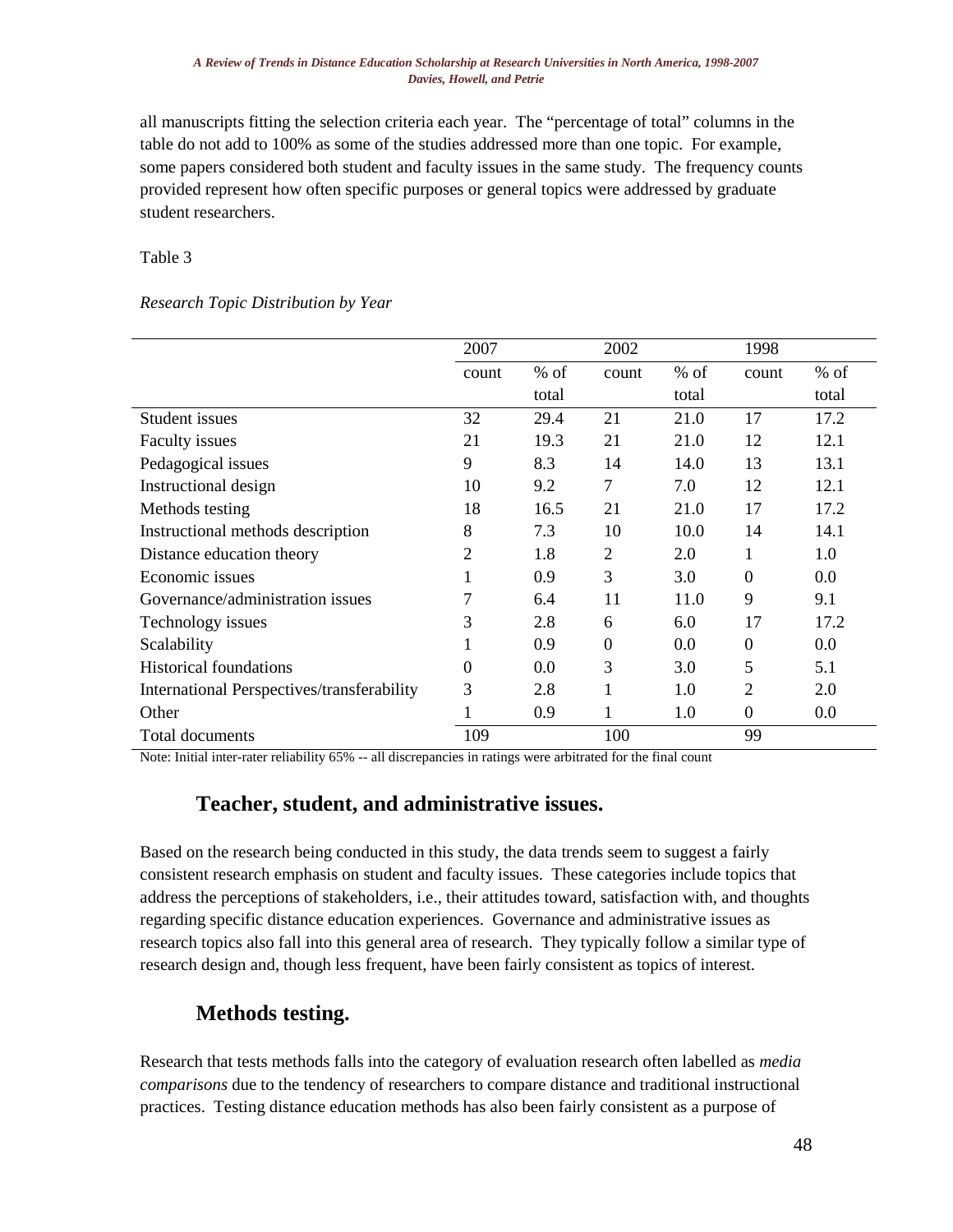many studies. Yet while the frequency of methods testing studies has remained fairly consistent, the trend has moved away from comparisons with face-to-face classroom experiences. In 1998, 12 of the 17 methods testing studies (71%) determined the effectiveness of the distance education initiative by a comparison with a traditional face-to-face learning experience; in 2007, this number dropped to 5 of the 18 studies (28%).

# **Instructional design and pedagogy.**

Studies that have considered the design and pedagogy involved in distance education learning situations have also been fairly common, although graduate students' interest in studying such topics seems to have declined slightly since 1998.

# **Technology issues.**

An interesting trend in research topics is the decrease in studies addressing technology. Apparently, concern for whether distance education technology would be reliable or advanced enough to facilitate the demands of distance education has diminished considerably. While technology issues were a large concern in 1998, with 17 studies addressing this issue, only 3 studies researched this topic in 2007.

# **Research no-shows.**

Several areas of research seem to be of less interest to graduate students. Distance education theory is the most notable in the list of infrequently studied topics or purposes, along with economic issues, scalability, historical foundations of distance education, and studies involving an international perspective. To be fair, many students cited distance education theory, or in some way tested theory, in their studies. Every study analyzed in this sample included a literature review of some sort. But in this sample, only a couple of graduate student studies each year *focused* their research directly on theory development or exploration.

# **Trends in Research Designs**

The frequency of various research designs utilized each year in graduate student research is reported in Table 4.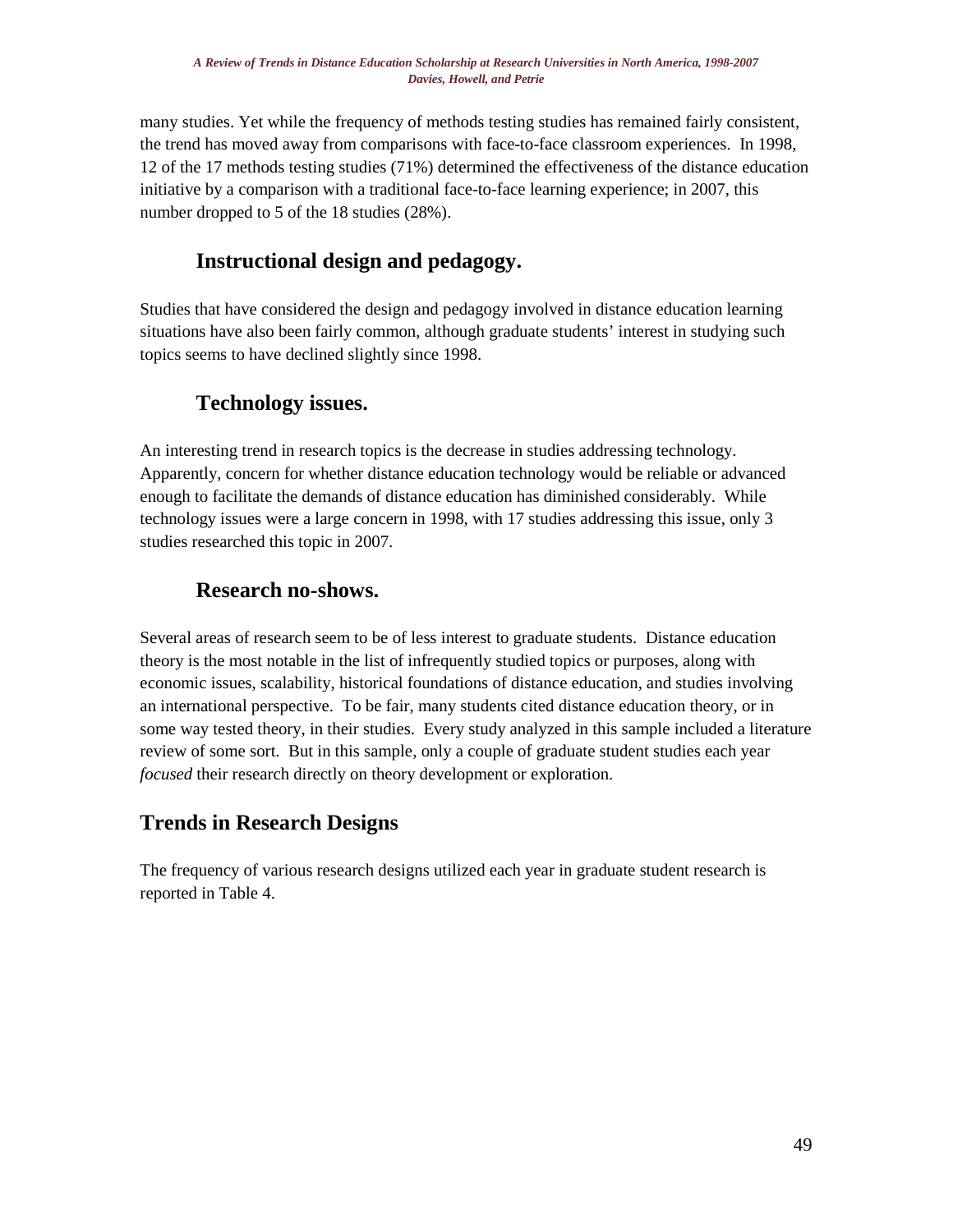### Table 4

### *Research Design Distribution by Year*

|                                          | 2007  |        | 2002  |        | 1998           |        |
|------------------------------------------|-------|--------|-------|--------|----------------|--------|
|                                          | count | $%$ of | count | $%$ of | count          | $%$ of |
|                                          |       | total  |       | total  |                | total  |
| Random controlled trial                  | 8     | 7.3    | 3     | 3.0    | $\theta$       | 0.0    |
| Quasi experimental                       | 11    | 10.1   | 11    | 11.0   | 8              | 8.1    |
| Casual comparative                       |       | 6.4    | 3     | 3.0    | $\theta$       | 0.0    |
| Correlational                            | 9     | 8.3    | 2     | 2.0    | 5              | 5.1    |
| Descriptive quantitative survey research | 46    | 42.2   | 38    | 38.0   | 33             | 33.3   |
| Descriptive qualitative survey research  | 8     | 7.3    | 5     | 5.0    | 1              | 1.0    |
| Ethnographic                             | 4     | 3.7    | 3     | 3.0    | $\overline{4}$ | 4.0    |
| Narrative phenomenology                  | 3     | 2.8    | 3     | 3.0    |                | 1.0    |
| Case study                               | 24    | 22.0   | 27    | 27.0   | 32             | 32.3   |
| Other                                    |       | 0.9    | 8     | 8.0    | 16             | 16.2   |
| Total documents                          | 109   |        | 100   |        | 99             |        |

Note: Initial inter-rater reliability 70% -- all discrepancies in ratings were arbitrated for the final count

As Naidu (2005) suggests, most student research seems to be descriptive. A pattern from the research studies analyzed in this sample indicates a strong and increasing reliance on survey research designs and case studies involving self-report evidence from stakeholders. The number of random controlled trials and casual comparative (i.e., ex post facto) designs increased, but consistently the method for establishing comparison groups was to select participants from existing groups or convenient samples (i.e., quasi-experimental designs). The number of studies using qualitative surveys has increased (i.e., predominantly surveys using open-ended items with no specific predetermined variables of interest), but the frequency with which qualitative designs have been employed remains fairly small and consistent.

### **Trends in Research Data Collection and Analysis**

Tables 5 and 6 present the various data collection techniques and data analysis methods used most often each year in graduate student research. Since the predominant research design used in this sample involved survey research, it is understandable that the most commonly used data collection method involved surveys. More than half of the studies utilized a survey of some type, including both self-report surveys and attitudinal scales. Student researchers tended to use interviews as a principal source of qualitative data, although many qualitative studies used a variety of data collection methods, including surveys or analyses of existing documents and artifacts.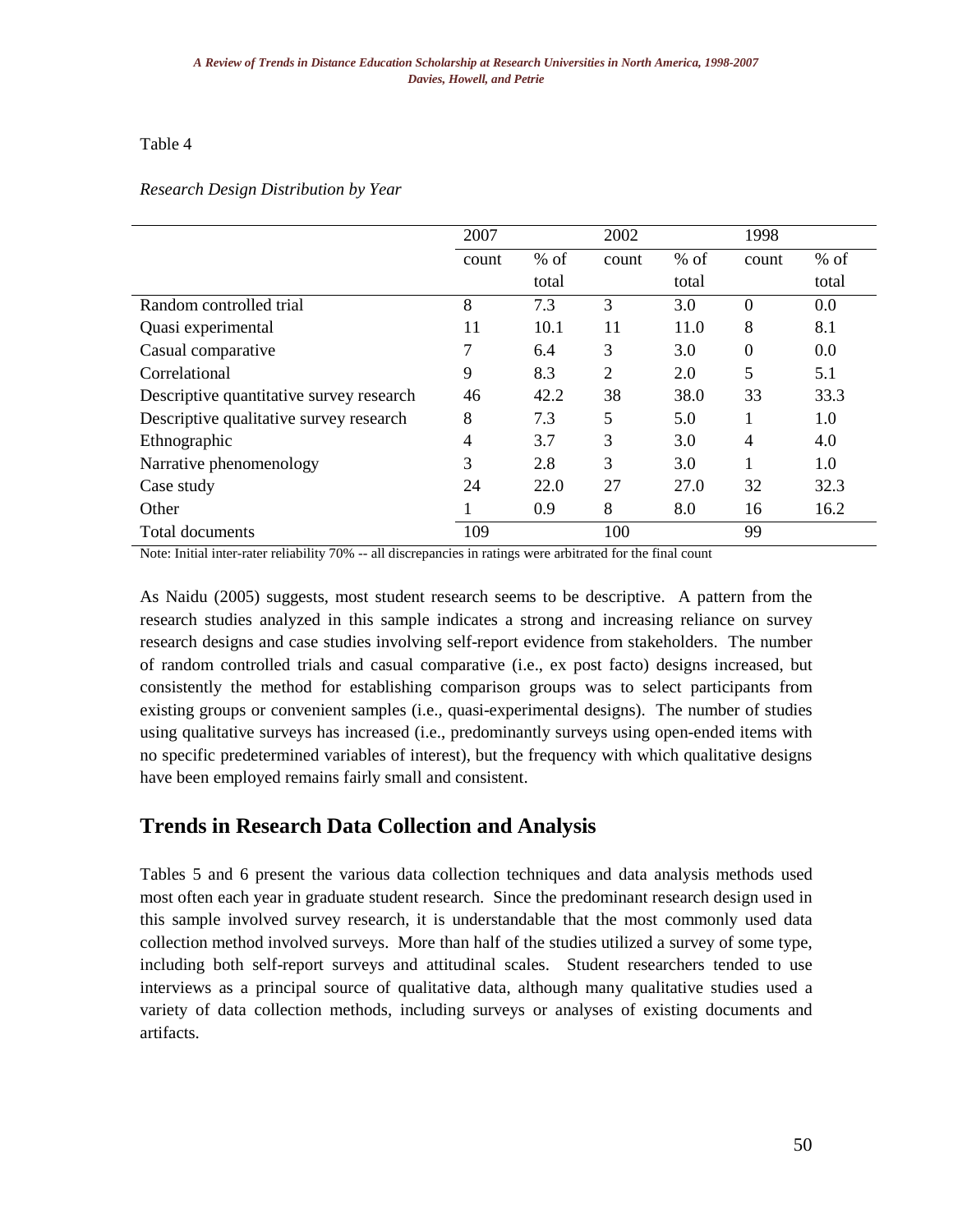### Table 5

#### *Data Collection Methods Distribution by Year*

|                                             | 2007  |        | 2002  |        | 1998           |        |
|---------------------------------------------|-------|--------|-------|--------|----------------|--------|
|                                             | count | $%$ of | count | $%$ of | count          | $%$ of |
|                                             |       | total  |       | total  |                | total  |
| Standardized assessments                    | 7     | 6.4    | 5     | 5.0    | 3              | 3.0    |
| Researcher created assessments              | 8     | 7.3    | 5     | 5.0    | 3              | 3.0    |
| Existing test scores                        | 8     | 7.3    | 6     | 6.0    | $\overline{2}$ | 2.0    |
| Quantitative survey instrument              | 57    | 52.3   | 57    | 57.0   | 50             | 50.5   |
| Qualitative survey instrument               | 15    | 13.8   | 7     | 7.0    | 6              | 6.1    |
| <b>Observations</b>                         |       | 0.9    | 8     | 8.0    | 8              | 8.1    |
| <b>Interviews</b>                           | 39    | 35.8   | 41    | 41.0   | 38             | 38.4   |
| Existing artifacts                          | 11    | 10.1   | 24    | 24.0   | 24             | 24.2   |
| Other - literature review of other research | 0     | 0.0    |       | 1.0    | 9              | 9.1    |
| Total documents                             | 109   |        | 100   |        | 99             |        |

Note: Initial inter-rater reliability 83% -- all discrepancies in ratings were arbitrated for the final count

### Table 6

### *Data Analysis Technique Distribution by Year*

|                                              | 2007           |        | 2002  |        | 1998           |        |
|----------------------------------------------|----------------|--------|-------|--------|----------------|--------|
|                                              | count          | $%$ of | count | $%$ of | count          | $%$ of |
|                                              |                | total  |       | total  |                | total  |
| t-test                                       | 22             | 20.2   | 18    | 18.0   | 9              | 9.1    |
| Analysis of variance (ANOVA, ANCOVA)         | 19             | 17.4   | 18    | 18.0   | 15             | 15.2   |
| Multiple regressions                         |                | 6.4    | 3     | 3.0    |                | 1.0    |
| Factor analysis                              | $\overline{2}$ | 1.8    |       | 1.0    | $\theta$       | 0.0    |
| Linear regression                            |                | 0.9    | 2     | 2.0    | $\overline{2}$ | 2.0    |
| Correlations                                 | 14             | 12.8   | 9     | 9.0    | 12             | 12.1   |
| Exclusively/primarily descriptive statistics | 43             | 39.4   | 31    | 31.0   | 24             | 24.2   |
| Non-parametric analysis (e.g., chi-squared)  | 13             | 11.9   | 6     | 6.0    | 7              | 7.1    |
| Qualitative analysis                         | 43             | 39.4   | 40    | 40.0   | 35             | 35.4   |
| Other - personal interpretation              |                | 0.9    | 3     | 3.0    | 18             | 18.2   |
| Total documents                              | 109            |        | 100   |        | 99             |        |

Note: Initial inter-rater reliability 78% -- all discrepancies in ratings were arbitrated for the final count

Most of the studies in this sample used some descriptive data analysis (e.g., frequencies  $\&$ percentages). Studies identified specifically as using descriptive statistics were those that used this type of data analysis exclusively or predominantly. A large number of student researchers did use descriptive statistics as their main analysis tools.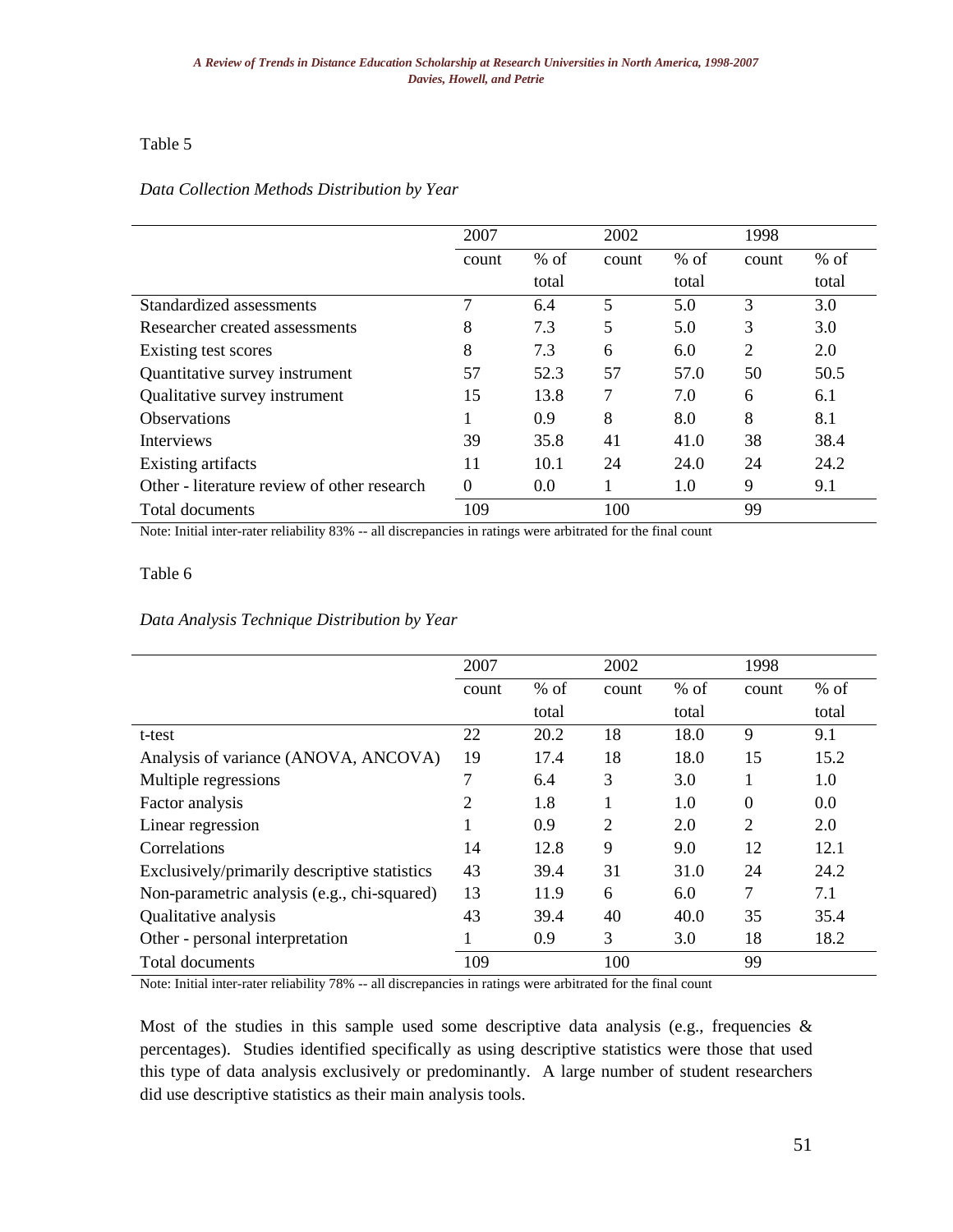In the studies from this sample, the qualitative data analysis methods were not described in specific detail; thus, qualitative data analysis methods were combined in the count for this study. Typical qualitative data analysis seems to have included segmenting or organizing data from open-ended surveys, interviews, and observations then describing patterns found in the responses or observations. Trends in the amount of qualitative data analysis being used seem proportionally similar to the number of qualitative data collection methods used.

Of interest in this data set is the frequent use of quantitative statistical analysis techniques involving t-tests and ANOVA analysis. The use of such data analysis techniques seems high, given the data collection methods employed. One observation from the coding of manuscripts that might help explain this apparent inconsistency is that students often used these types of analysis to make comparisons in survey results based on disaggregated groups of respondents. While the appropriateness of this practice with survey data is suspect, given the type of data that surveys produce and the assumptions regulating the use of these analysis techniques (Reynolds, Livingston, & Willson, 2006), this is what was reportedly done, and it may help explain the disproportionate frequencies.

### **Conclusions**

This analysis of dissertations and theses in the field of distance education provides a macro perspective that promises to inform future research and meta-analysis. One limitation of this study is that it does not include student research conducted outside of North America. Still, it is evident that during this past decade, while the number of dissertations and theses prepared in North America has remained fairly static, shifts in topics studied and research methods used have occurred.

Consistent with Naidu's (2005) observations regarding the types of research being conducted in the field of distance education at that time, this study found that over the past decade, most graduate level research has been descriptive. More often than not, graduate students' research has addressed the perceptions, concerns, and satisfaction levels of various stakeholders with a particular distance education experience. These types of studies usually administered self-report surveys and analyzed the data using descriptive statistics. While there is value in conducting quality descriptive research, a lack of research addressing other important topics is evident.

Validating the concern of distance education scholars regarding the lack of research intended to establish distance education theory (Beaudoin, 2004; Garrison & Anderson, 2003; Saba, 2003; Moore & Kearsley, 2005), this study found little graduate student research aimed at developing a theory base for distance education. Unfortunately, far too few studies explored new or challenged old theory. Factors that may help explain this finding include the challenges associated with conducting any type of grounded theory research. Many graduate students lack the experience, time, and resources needed to conduct this type of research. Additionally, they may be limited in their access to the participants and educational situations needed to rigorously explore and establish distance education theory. Unfortunately, the purpose for having graduate students conduct research is often to have them demonstrate their ability to conduct research rather than to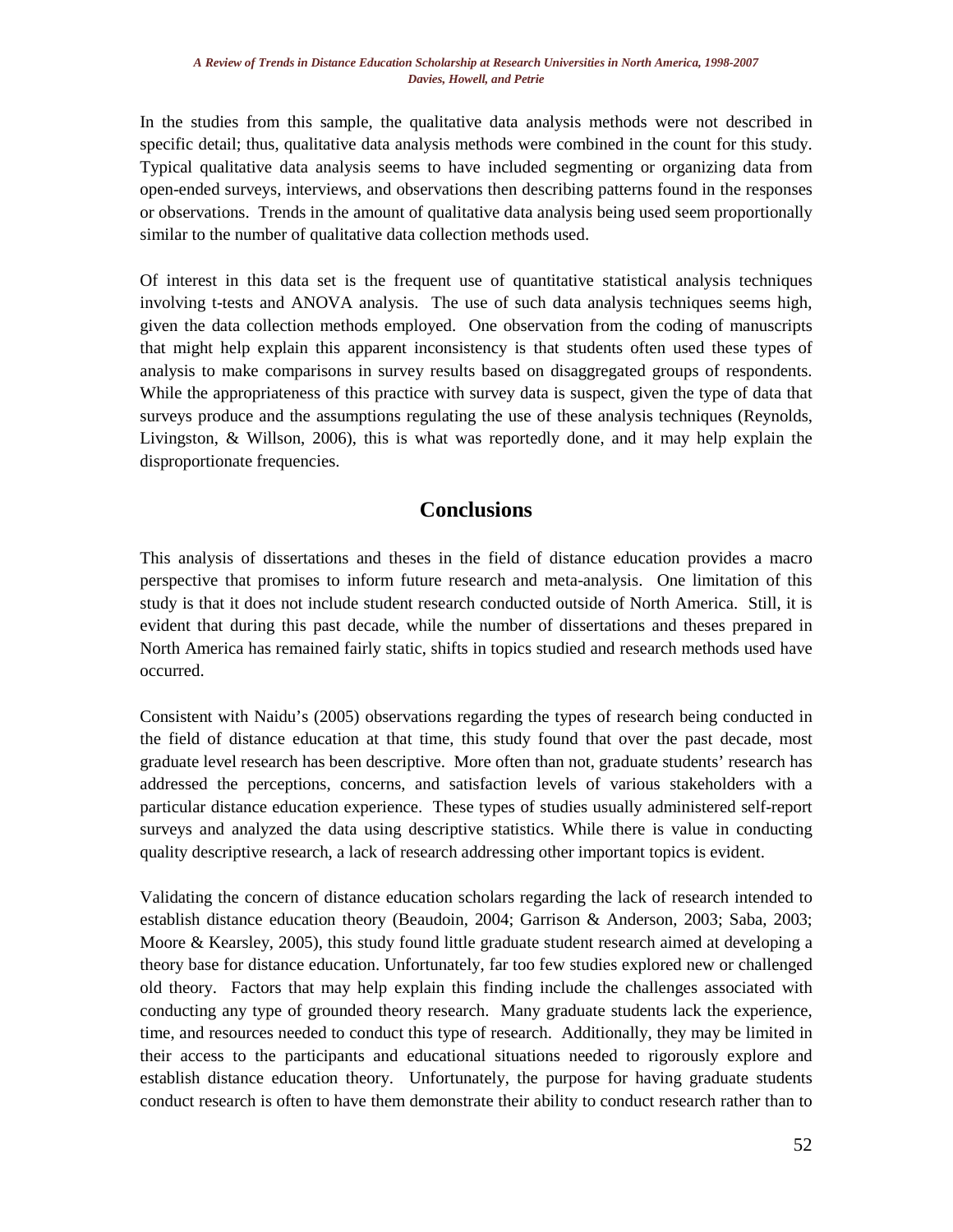conduct groundbreaking research. Regrettably, these data suggest a lack of grounded theory research. It may be incumbent on research institutes that study distance education to encourage students to engage more in theory-based research. They might also consider more carefully the analysis methods used and the degree to which analysis techniques align with the data collection methods.

On a more positive note, we were encouraged to see a notable trend away from instructional media studies that compare distance education with traditional instructional practices. Evaluation that involves methods testing has been a consistent incentive for conducting research; however, between 1998 and 2007 far fewer graduate research projects attempted to determine the merit or worth of the specific distance education practice by making explicit comparisons with traditional face-to-face learning environments. This decrease might indicate that we, as a community of researchers and perhaps society in general, are beginning to accept distance learning as an important and viable educational experience in its own right.

Another encouraging finding is the decreased number of studies focused on technology issues, particularly concern about the quality of technology and the ability of distance educators to provide an acceptable technology-enabled learning experience. By most measures, the quality and availability of educational technology in schools has increased significantly as has the technological literacy of teachers and students (McMillan-Culp, Honey, & Mandinach, 2005; Russell, Bebell, O'Dwyer, & O'Connor, 2003). This progress has not eliminated technology problems, but those in a distance learning setting seem to have accepted that technology problems will occur, and they cope with the challenges associated with technology use when they happen. This is a potential topic for further research.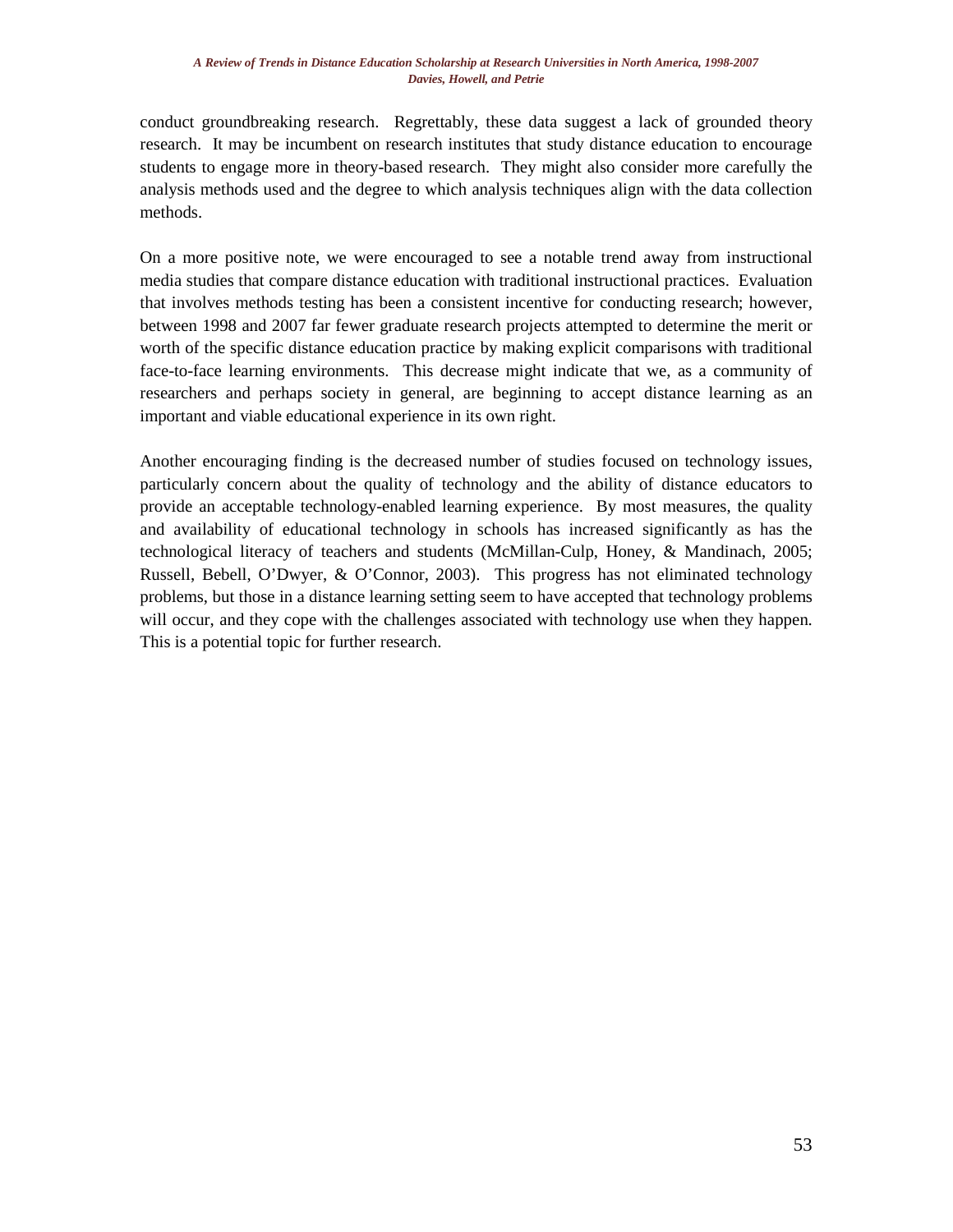### **References**

- Allen, I. E., & Seaman, J. (2007). *Online nation: Five years of growth in online learning.*  Needham, MA: Sloan Consortium.
- Beaudoin, M. F. (2004). Distance education leadership: Appraising theory and advancing practice. In *Reflections on research, faculty and leadership in distance education.* ASF Series, Volume 8 (pp. 91-101). Oldenburg, Germany: Oldenburg University Press.
- Berge, Z., & Mrozowski, S. (2001). Review of research in distance education. *American Journal of Distance Education, 15*(3), 5-19.
- Bernard, R. M., Abrami, P. C., Lou, Y., & Borokhovski, E. (2004). A methodological morass: How can we improve the quality of quantitative research in distance education? *Distance Education, 25*(2), 176-198.
- Garrison, D. R., & Anderson, T. (2003). *E–learning in the 21st century: A framework for research and practice.* London, UK: Routledge/Falmer.
- Gaytan, J. (2007). Vision shaping the future of online education: Understanding its historical evolution, implications, and assumptions. *Online Journal of Distance Learning Administration, 10*(2). doi:http://www.westga.edu/~distance/ojdla/summer102/gaytan102.htm
- Lee, Y., Driscoll, M. P., & Nelson, D. W. (2004). The past, present, and future of research in distance education: Results of a content analysis. *American Journal of Distance Education, 18*(4), 225-241.
- Lewis, L., Snow, K., & Farris, E. (1999). *Distance education at postsecondary education institutions: 1997-98* (National Center for Education Statistics 2000-013). Washington, DC: U.S. Department of Education, Office of Educational Research and Improvement.
- Lindsay, N., Wright, T., & Howell, S. (2004). Coming of age: The rise of research in distance education. *Continuing Higher Education Review*, *68*, 96-103.
- McMillan-Culp, K., Honey, M., & Mandinach, E. (2005). A retrospective on twenty years of educational technology policy. *Journal of Educational Computing Research, 32*(3), 279-307.
- Meyer, K. A. (2002). *Quality in distance education: Focus on online learning.* ASHE-ERIC Higher Education Report Series, *29*(4). Retrieved from ERIC database. (ED470042)

Meyer, K. A. (2004). Putting the distance learning comparison study in perspective: Its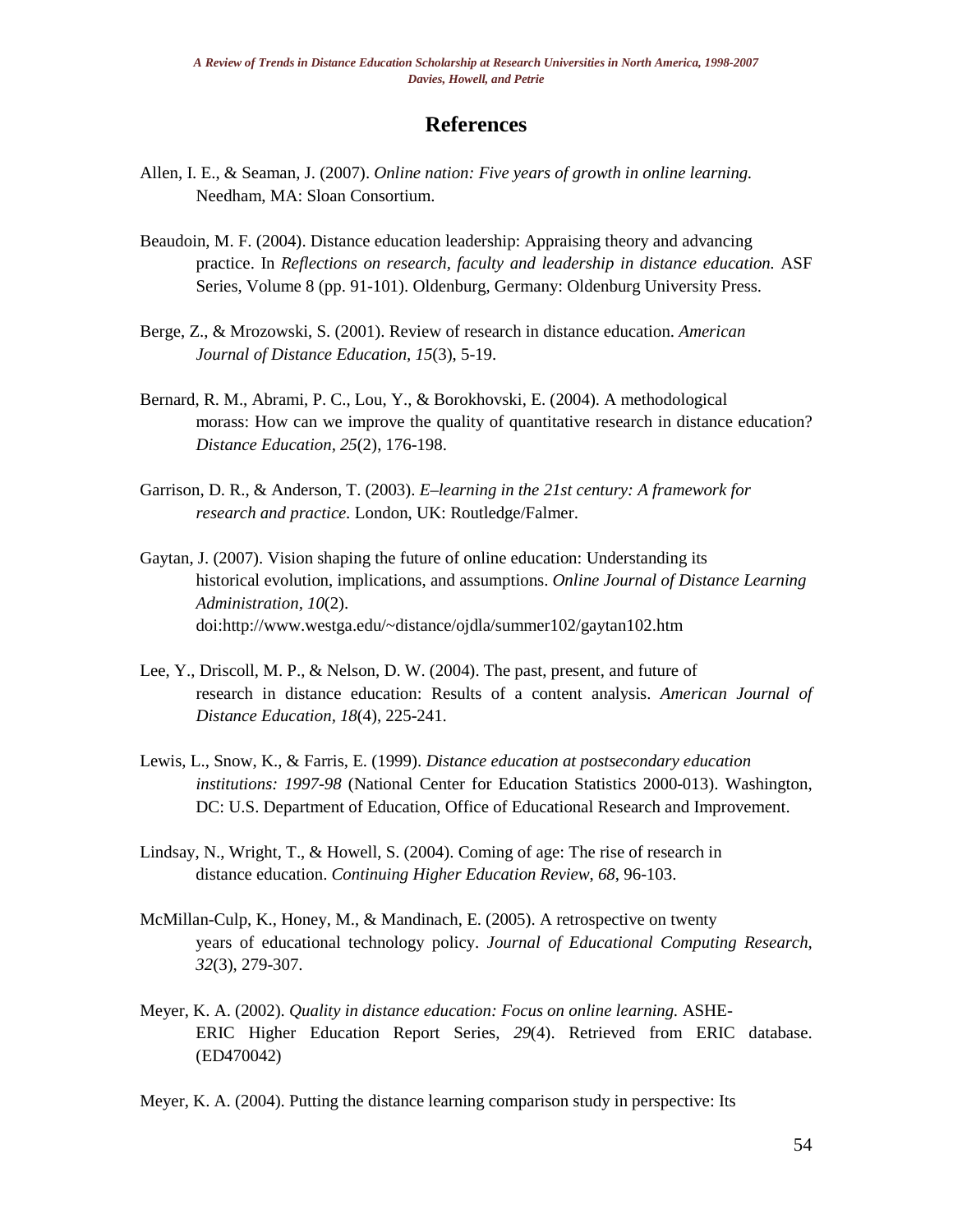role as personal journey research. *Online Journal of Distance Learning Administration, 7*(1).

- Moore, M. G., & Kearsley, G. (2005). *Distance education: A systems view* (2nd ed.). Belmont, CA: Wadsworth Publishing Company.
- Naidu, S. (2005). Researching distance education and e-learning. In C. Howard, J. V. Boettcher, L. Justice, K. Schenk, P. Rogers, & G. A. Berg (Eds.), *Encyclopedia of distance learning* (Vol. 4, pp. 1564-1572). Hershey, PA: Idea Group, Inc.
- Parsad, B., & Lewis, L. (2008). *Distance education at degree-granting postsecondary institutions: 2006–07* (National Center for Education Statistics, Institute of Education Sciences 2009-044). Washington, DC: U.S. Department of Education.
- Phipps, R., & Merisotis, J. (1999). What's the difference? A review of contemporary research on the effectiveness of distance learning in higher education. Washington, DC: The Institute for Higher Education Policy.
- Reynolds, C. R., Livingston, R. B., & Willson, V. (2006). *Measurement and assessment in education*. Boston, MA: Allyn and Bacon.
- Ritzhaupt, A. D., Stewart, M., Smith, P., & Barron, A. E. (2010). An investigation of distance education in North American research literature using co-word analysis. *International Review of Research in Open and Distance Learning, 11*(1). Retrieved from [http://www.irrodl.org/index.php/irrodl/article/view/763/1516.](http://www.irrodl.org/index.php/irrodl/article/view/763/1516)
- Russell, M., Bebell, D., O'Dwyer, L., & O'Connor, K. (2003). Examining teacher technology use: Implications for preservice and inservice teacher preparation. *Journal of Teacher Education, 54*(4), 297-310.
- Russell, T. L. (1999). *The no significant difference phenomenon.* Chapel Hill, North Carolina State University: Office of Instructional Telecommunications.
- Saba, F. (2000). Research in distance education: A status report. *International Review of Research in Open and Distance Learning, 1*(1). Retrieved from [http://www.irrodl.org/index.php/irrodl/article/view/4/24.](http://www.irrodl.org/index.php/irrodl/article/view/4/24)
- Saba, F. (2003). Distance education theory, methodology, and epistemology: A pragmatic paradigm. In M. G. Moore & W. G. Anderson (Eds.), *Handbook of distance education* (pp. 3-20). Mahwah, NJ: Lawrence Erlbaum Associates.
- Sherry, A. C. (2003). Quality and its measurement in distance education. In M. G. Moore & W. G. Anderson (Eds.), *Handbook of distance education* (pp. 435-360). Mahwah, NJ: Lawrence Erlbaum Associates.